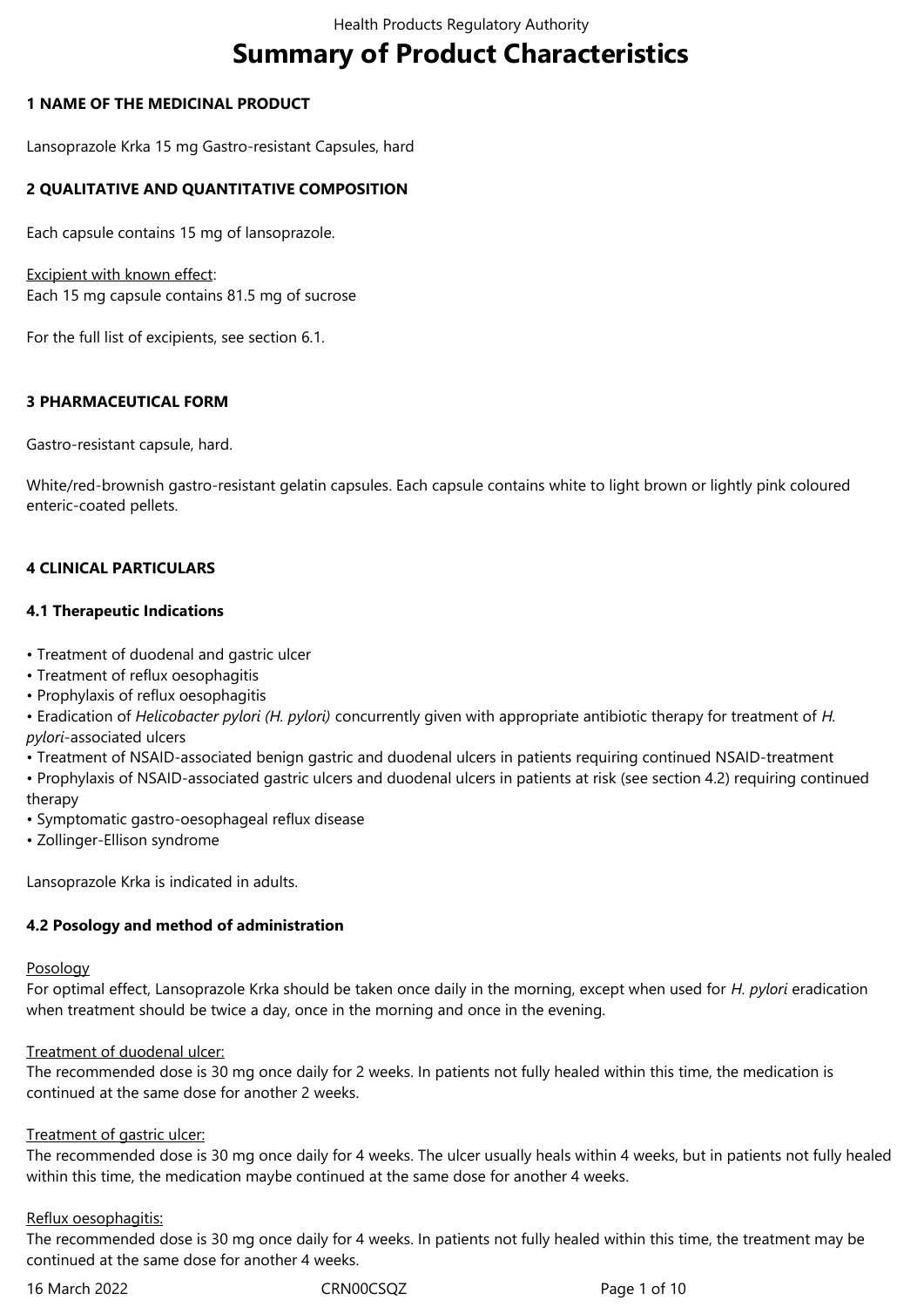## Prophylaxis of reflux oesophagitis:

15 mg once daily. The dose may be increased up to 30 mg daily as necessary.

## Eradication of *Helicobacter pylori:*

When selecting appropriate combination therapy consideration should be given to official local guidance regarding bacterial resistance, duration of treatment, (most commonly 7 days but sometimes up to 14 days), and appropriate use of antibacterial agents.

The recommended dose is 30 mg of Lansoprazole Krka twice daily for 7 days in combination with one of the following: clarithromycin 250-500 mg twice daily + amoxicillin 1 g twice daily clarithromycin 250 mg twice daily + metronidazole 400-500 mg twice daily

*H. pylori* eradication rates of up to 90%, are obtained when clarithromycin is combined with lansoprazole and amoxicillin or metronidazole.

Six months after successful eradication treatment, the risk of re-infection is low and relapse is therefore unlikely.

Use of a regimen including lansoprazole 30 mg twice daily, amoxicillin 1 g twice daily and metronidazole 400-500 mg twice daily has also been examined. Lower eradication rates were seen using this combination than in regimens involving clarithromycin. It may be suitable for those who are unable to take clarithromycin as part of an eradication therapy, when local resistance rates to metronidazole are low.

Treatment of NSAID associated benign gastric and duodenal ulcers in patients requiring continued NSAID treatment: 30 mg once daily for 4 weeks. In patients not fully healed the treatment may be continued for another 4 weeks. For patients at risk or with ulcers that are difficult to heal, longer course of treatment and/or a higher dose should probably be used.

Prophylaxis of NSAID associated gastric and duodenal ulcer in patients at risk (such as >65 or history of gastric or duodenal ulcer) requiring prolonged NSAID treatment:

15 mg once daily. If the treatment fails the dose 30 mg once daily should be used.

# Symptomatic gastro-oesophageal reflux disease:

The recommended dose is 15 mg or 30 mg once daily. Relief of symptoms is obtained rapidly. Individual adjustment of dosage should be considered. If the symptoms are not relieved within 4 weeks with a daily dose of 30 mg, further examinations are recommended.

# Zollinger-Ellison syndrome:

The recommended initial dose is 60 mg once daily. The dose should be individually adjusted and the treatment should be continued for as long as necessary. Daily doses of up to 180 mg have been used. If the required daily dose exceeds 120 mg, it should be given in two divided doses.

## *Renal impairment*

There is no need for a dose adjustment in patients with impaired renal function.

## *Hepatic impairment*

Patients with moderate or severe liver disease should be kept under supervision and a 50% reduction of the daily dose is recommended (see section 4.4 and 5.2).

## *Elderly*

Due to delayed clearance of lansoprazole in the older people an adjustment of dose may be necessary based on individual requirements. A daily dose of 30 mg should not be exceeded in the older people unless there are compelling clinical indications.

## *Paediatric population*

The use of lansoprazole is not recommended in children as clinical data are limited (see also section 5.2). Treatment of small children below one year of age should be avoided as available data have not shown beneficial effects in the treatment of gastro-oesophageal reflux disease.

## Method of administration

16 March 2022 CRN00CSQZ Page 2 of 10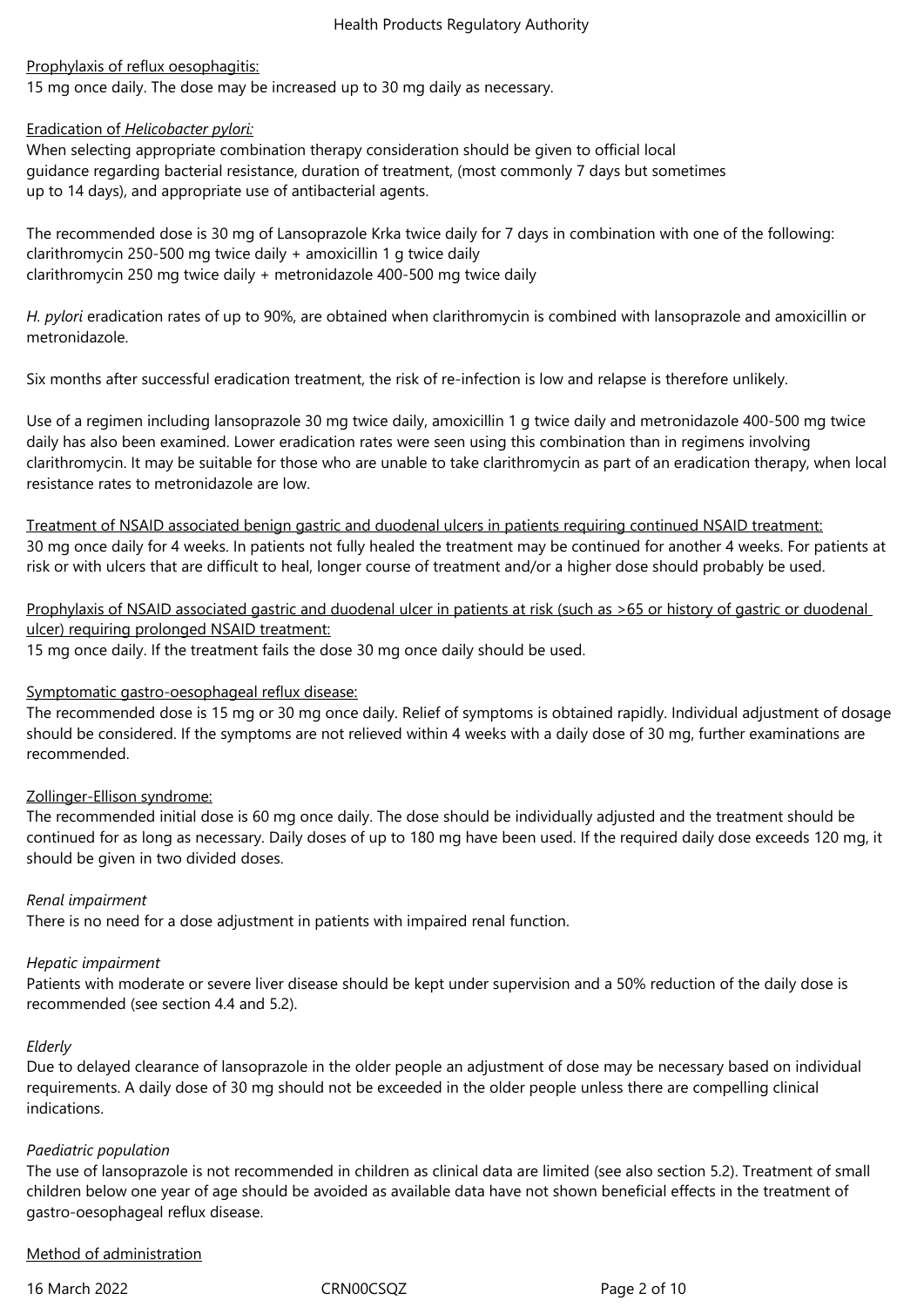Lansoprazole Krka should be taken at least 30 minutes before food (see section 5.2). Capsules should be swallowed whole with liquid. For patients with difficulty swallowing; the capsules may be emptied, but the contents may not be chewed or ground.

# **4.3 Contraindications**

Hypersensitivity to the active substance or to any of the excipents listed in section 6.1.

## **4.4 Special warnings and precautions for use**

In common with other anti-ulcer therapies, the possibility of malignant gastric tumour should be excluded when treating a gastric ulcer with lansoprazole because lansoprazole can mask the symptoms and delay the diagnosis.

Co-administration of lansoprazole is not recommended with HIV protease inhibitors for which absorption is dependent on acidic intragastric pH, such as atazanavir and nelfinavir, due to significant reduction in their bioavailability (see section 4.5).

## *Influence on Vitamin B12 absorption*

Lansoprazole, as all acid-blocking medicines, may reduce the absorption of vitamin B12 (cyanocobalamin) due to hypo- or achlorhydria. This should be considered in patients with reduced body stores or risk factors for reduced vitamin B12 absorption on long term therapy or if respective symptoms are observed.

Lansoprazole should be used with caution in patients with moderate and severe hepatic dysfunction (see section 4.2 and 5.2).

Lansoprazole, like all proton pump inhibitors (PPIs), might increase the counts of bacteria normally present in the gastrointestinal tract. This may increase the risk of gastrointestinal infections caused by bacteria such as *Salmonell*a, *Campylobacter*, and *Clostridium difficile*.

In patients suffering from gastro-duodenal ulcers, the possibility of *H. pylori* infection as an etiological factor should be considered.

If lansoprazole is used in combination with antibiotics for eradication therapy of *H.pylori*, then the instructions for the use of these antibiotics should also be followed.

Because of limited safety data for patients on maintenance treatment for longer than one year, regular review of the treatment and a thorough benefit-risk assessment should regularly be performed in these patients.

Very rarely cases of colitis have been reported in patients taking lansoprazole. Therefore, in the case of severe and/or persistent diarrhoea, discontinuation of therapy should be considered.

The treatment for the prevention of peptic ulceration of patients in need of continuous NSAID treatment should be restricted to high risk patients (e.g. previous gastrointestinal bleeding, perforation or ulcer, advanced age, concomitant use of medication known to increase the likelihood of upper GI adverse events [e.g. corticosteroids or anticoagulants], the presence of a serious co-morbidity factor or the prolonged use of NSAID maximum recommended doses).

Severe hypomagnesaemia has been reported in patients treated with PPIs like lansoprazole for at least three months, and in most cases for a year. Serious manifestations of hypomagnesaemia such as fatigue, tetany, delirium, convulsions, dizziness and ventricular arrhythmia can occur but they may begin insidiously and be overlooked. In most affected patients, hypomagnesaemia improved after magnesium replacement and discontinuation of the PPI.

For patients expected to be on prolonged treatment or who take PPIs with digoxin or drugs that may cause hypomagnesaemia (e.g., diuretics), health care professionals should consider measuring magnesium levels before starting PPI treatment and periodically during treatment.

Proton pump inhibitors, especially if used in high doses and over long durations (>1 year), may modestly increase the risk of hip, wrist and spine fracture, predominantly in the older people or in presence of other recognised risk factors. Observational studies suggest that proton pump inhibitors may increase the overall risk of fracture by 10–40%. Some of this increase may be due to other risk factors. Patients at risk of osteoporosis should receive care according to current clinical guidelines and they should have an adequate intake of vitamin D and calcium.

*Subacute cutaneous lupus erythematosus (SCLE)*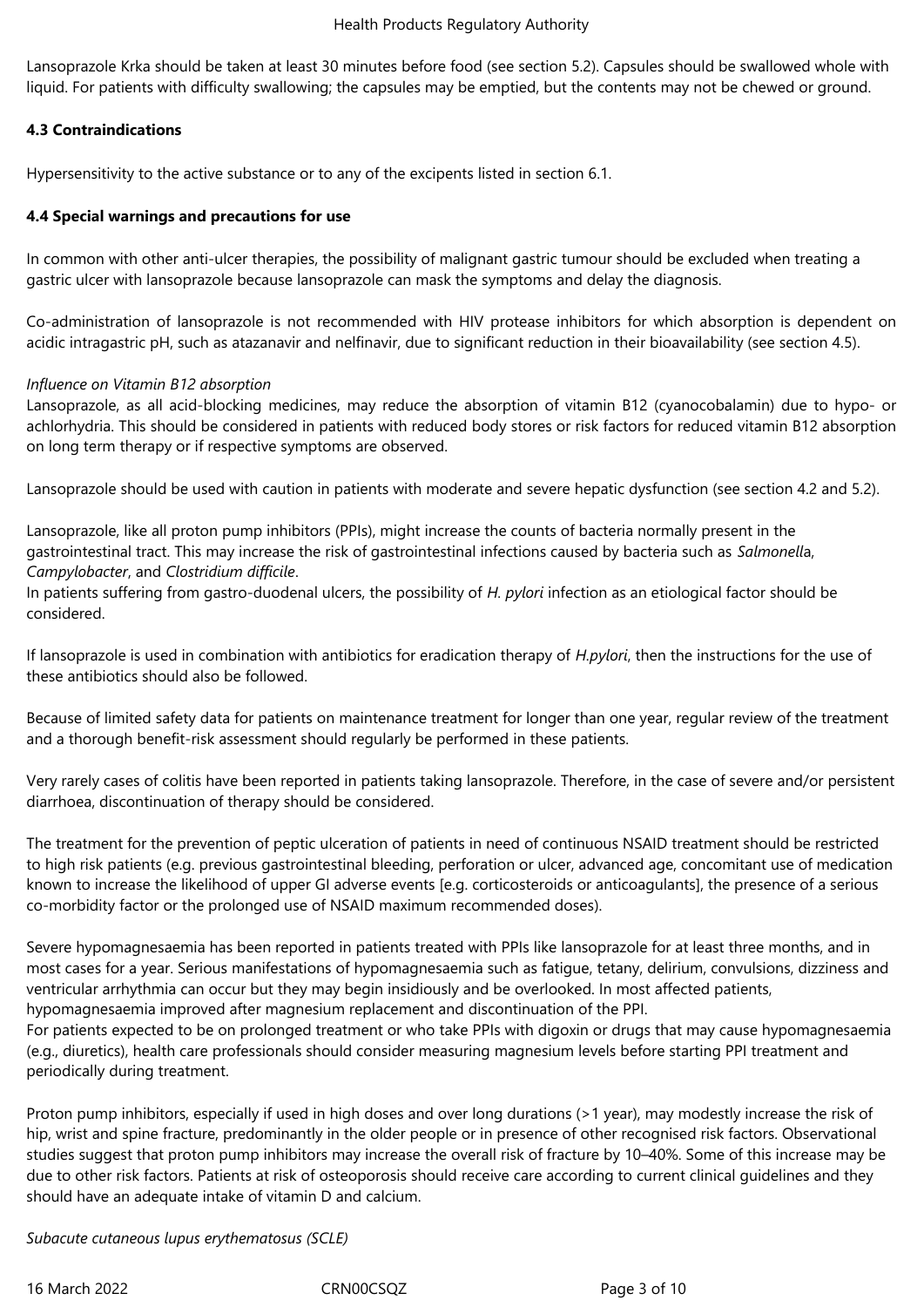#### Health Products Regulatory Authority

Proton pump inhibitors are associated with very infrequent cases of SCLE. If lesions occur, especially in sun-exposed areas of the skin, and if accompanied by arthralgia, the patient should seek medical help promptly and the health care professional should consider stopping Lansoprazole Krka . SCLE after previous treatment with a proton pump inhibitor may increase the risk of SCLE with other proton pump inhibitors.

## *Interference with laboratory tests*

Increased Chromogranin A (CgA) level may interfere with investigations for neuroendocrine tumours. To avoid this interference, Lansoprazole Krka treatment should be stopped for at least 5 days before CgA measurements (see section 5.1). If CgA and gastrin levels have not returned to reference range after initial measurement, measurements should be repeated 14 days after cessation of proton pump inhibitor treatment.

As Lansoprazole Krka contains sucrose and sodium

Patients with rare hereditary problems offructose intolerance, glucose-galactose malabsorption or sucrase-isomaltase insufficiency should not take this medicine.

This medicine contains less than 1 mmol sodium (23 mg) per capsule that is to say essentially 'sodium-free'.

## **4.5 Interaction with other medicinal products and other forms of interactions**

## **Effects of lansoprazole on other medicinal products**

## **Medicinal products with pH dependent absorption**

Lansoprazole may interfere with the absorption of other medicinal products where gastric pH is an important determinant of oral bioavailability

## HIV Protease Inhibitors:

Co-administration of lansoprazole is not recommended with HIV protease inhibitors for which absorption is dependent on acidic intragastric pH, such as atazanavir, and nelfinavir, due to significant reduction in their bioavailability (see section 4.4).

## Ketoconazole and itraconazole:

The absorption of ketoconazole and itraconazole from the gastrointestinal tract is enhanced by the presence of gastric acid. Administration of lansoprazole may result in sub-therapeutic concentrations of ketoconazole and itraconazole and the combination should be avoided.

## Digoxin:

Co-administration of lansoprazole and digoxin may lead to increased digoxin plasma levels. The plasma levels of digoxin should therefore be monitored and the dose of digoxin adjusted if necessary when initiating and ending lansoprazole treatment.

## Methotrexate:

Concomitant use with high-dose Methotrexate may elevate and prolong serum levels of methotrexate and/or its metabolite, possibly leading to methotrexate toxicities. Therefore, in settings where high-dose methotrexate is used a temporary withdrawal of lansoprazole may need to be considered.

## Warfarin:

Co-administration of lansoprazole 60 mg and warfarin did not affect the pharmacokinetics of warfarin or INR. However, there have been reports of increased INR and prothrombin time in patients receiving PPIs and warfarin concomitantly. Increases in INR and prothrombin time may lead to abnormal bleeding and even death. Patients treated with lansoprazole and warfarin concomitantly may need to be monitored for increase in INR and prothrombin time, especially when initiating or ending concomitant treatment.

## **Medicinal products metabolised by P450 enzymes**

Lansoprazole may increase plasma concentrations of medicinal products that are metabolised by CYP3A4. Caution is advised when combining lansoprazole with medicinal products which are metabolised by this enzyme and have a narrow therapeutic window.

## Theophylline:

Lansoprazole reduces the plasma concentration of theophylline, which may decrease the expected clinical effect at the dose. Patient monitoring should be taken in coadministration of lansoprazole with theophylline.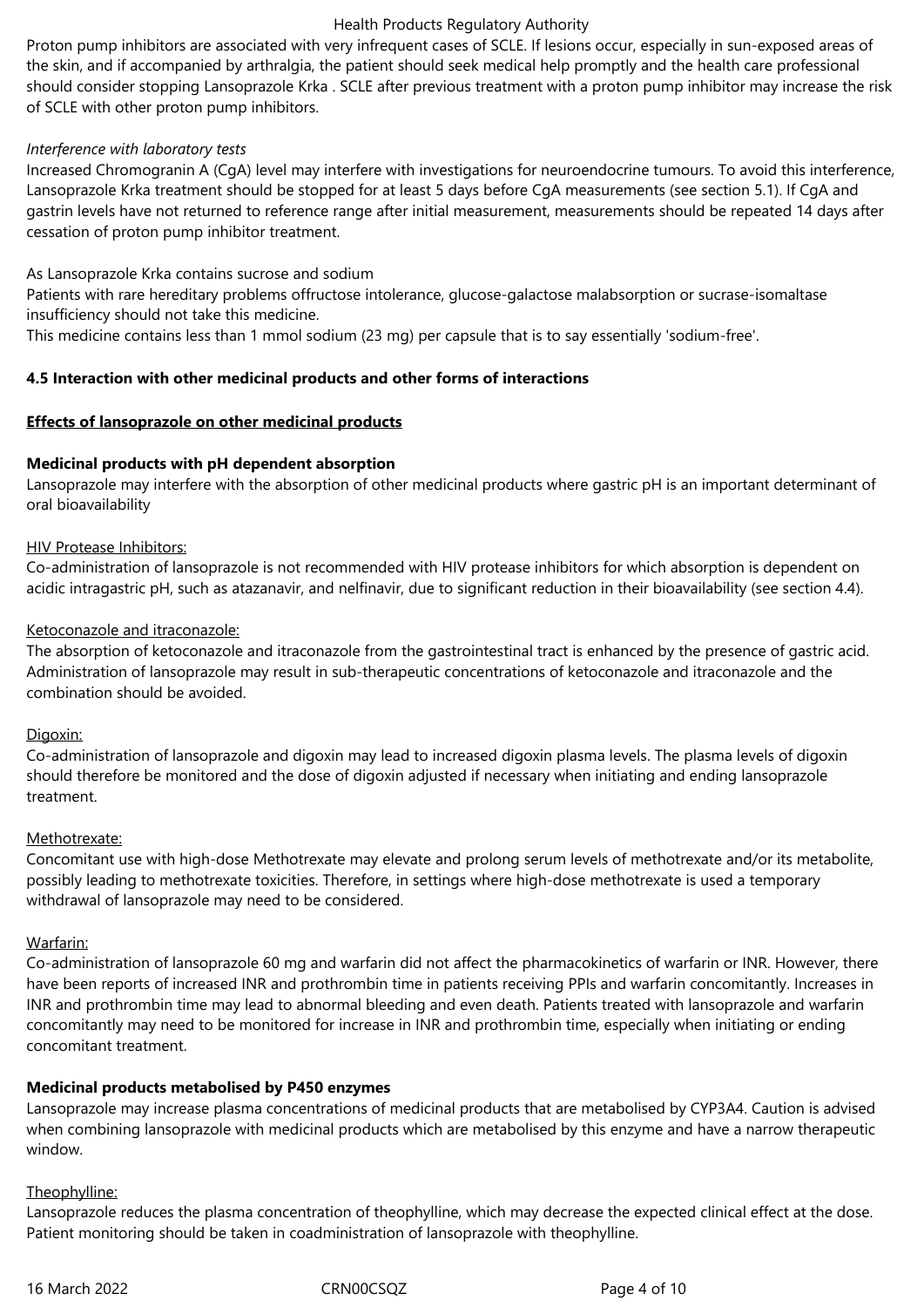#### Health Products Regulatory Authority

## Tacrolimus:

Co-administration of lansoprazole increases the plasma concentrations of tacrolimus (a CYP3A and Pgp substrate). Lansoprazole exposure increased the mean exposure of tacrolimus by up to 81%. Monitoring of tacrolimus plasma concentrations is advised when concomitant treatment with lanzoprazole is initiated or ended.

## **Medicinal products transported by P-glycoprotein**

Lansoprazole has been observed to inhibit the transport protein, P-glycoprotein (P-gp) *in vitro*. The clinical relevance of this is unknown.

## **Effects of other medicinal products on lansoprazole**

## **Medicinal products which inhibit CYP2C19**

#### Fluvoxamine:

A dose reduction may be considered when combining lansoprazole with the CYP2C19 inhibitor fluvoxamine. The plasma concentrations of lansoprazole increase up to 4-fold.

## **Medicinal products which induces CYP2C19 and CYP3A4**

Enzyme inducers affecting CYP2C19 and CYP3A4 such as rifampicin, and St John´s wort (*Hypericum perforatum*) can markedly reduce the plasma concentrations of lansoprazole.

## **Others**

## Sucralfate/Antacids:

Sucralfate/Antacids may decrease the bioavailability of lansoprazole. Therefore lansoprazole should be taken at least 1 hour after taking these medicinal products.

No clinically significant interactions of lansoprazole with nonsteroidal anti-inflammatory medicinal products have been demonstrated, although no formal interactions studies have been performed.

## **4.6 Fertility, pregnancy and lactation**

## Pregnancy:

There is limited amount of data from the use of lansoprazole in pregnant women. Animal studies do not indicate direct or indirect harmful effects with respect to pregnancy, embryonal/foetal development, parturition or postnatal development.

As a precautionary measure, it is preferable to avoid, the use of lansoprazole during pregnancy.

## Breastfeeding:

It is not known whether lansoprazole is excreted in human breast milk. Animal studies have shown that lansoprazole is excreted in milk.

A decision on whether to continue/discontinue breast-feeding or to continue/discontinue therapy with lansoprazole should be made taking into account the benefit of breast-feeding to the child and the benefit of lansoprazole therapy to the woman.

## Fertility:

No human data on the effects of lansoprazole on fertility are available. In rats male and female fertility was not affected by lansoprazole.

## **4.7 Effects on ability to drive and use machines**

Adverse drug reactions such as dizziness, vertigo, visual disturbances and somnolence may occur (*See section 4.8*). Under these conditions the ability to react may be decreased.

# **4.8 Undesirable effects**

Frequencies are defined as common (> 1/100, < 1/10); uncommon (> 1/1,000, < 1/100); rare (>1/10,000, <1/1,000); very rare (<1/10,000); not known (cannot be estimated from the available data).

|               | Common | <b>Uncommon</b> | Rare | <b>Very rare</b> | Not known |
|---------------|--------|-----------------|------|------------------|-----------|
| 16 March 2022 |        | CRN00CSQZ       |      | Page 5 of 10     |           |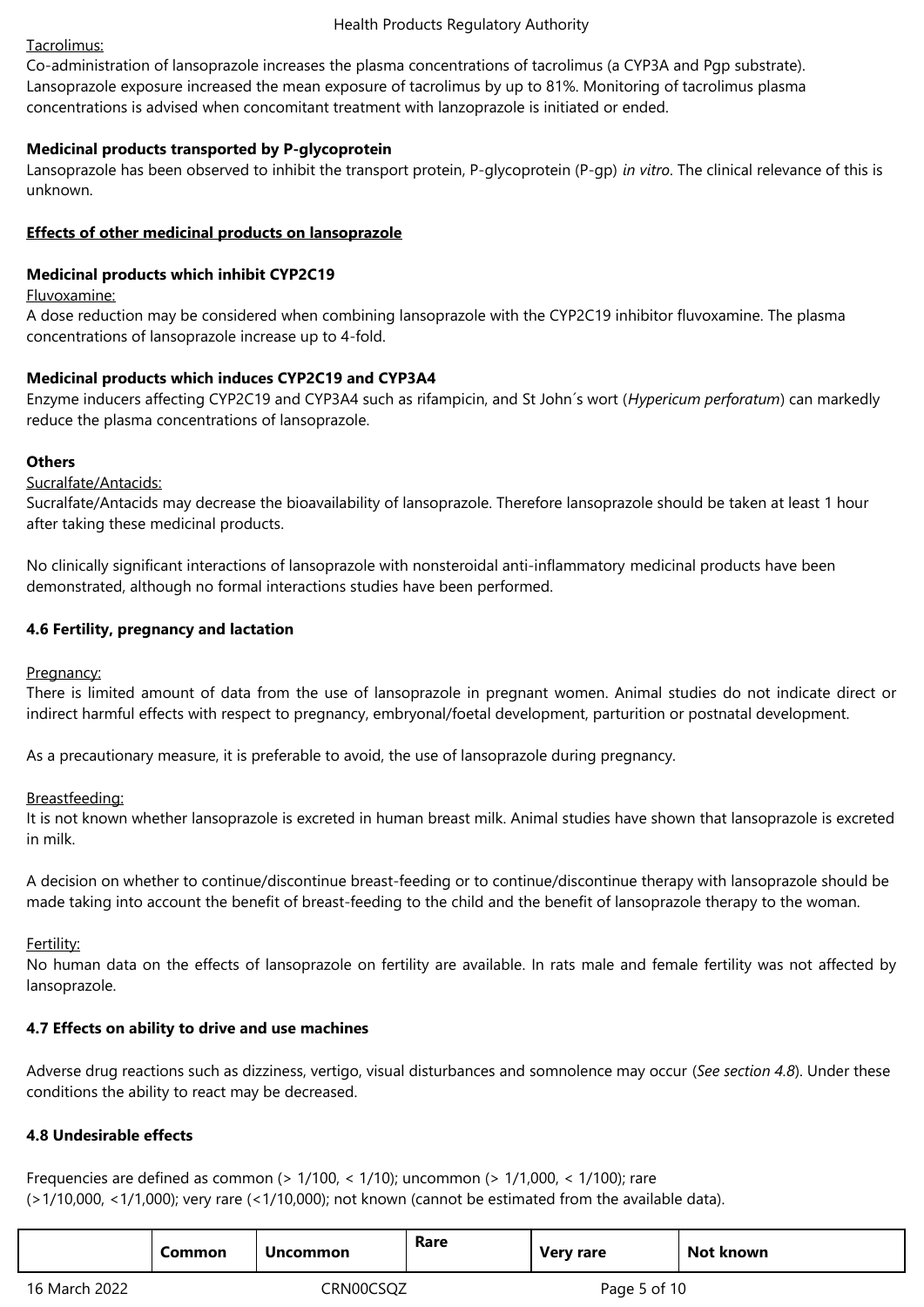| <b>Blood and</b><br>lymphatic<br>system<br>disorders         |                                                                                                                                                         | Thrombocytopenia,<br>eosinophilia,<br>leucopenia                                    | Anaemia                                                                                      | Agranulocytosis,<br>pancytopenia                             |                                                                |
|--------------------------------------------------------------|---------------------------------------------------------------------------------------------------------------------------------------------------------|-------------------------------------------------------------------------------------|----------------------------------------------------------------------------------------------|--------------------------------------------------------------|----------------------------------------------------------------|
| Immune system<br>disorders                                   |                                                                                                                                                         |                                                                                     |                                                                                              | Anaphylactic shock                                           |                                                                |
| <b>Metabolism</b><br>and nutrition<br>disorders              |                                                                                                                                                         |                                                                                     |                                                                                              |                                                              | Hypomagnesaemia (see<br>section 4.4)                           |
| <b>Psychiatric</b><br>disorders                              |                                                                                                                                                         | Depression                                                                          | Insomnia,<br>hallucination,<br>confusion                                                     |                                                              | Visual hallucinations                                          |
| <b>Nervous system</b><br>disorders                           | Headache,<br>dizziness                                                                                                                                  |                                                                                     | Restlessness,<br>vertigo,<br>paresthesia,<br>somnolence,<br>tremor                           |                                                              |                                                                |
| <b>Eye disorders</b>                                         |                                                                                                                                                         |                                                                                     | Visual<br>disturbances.                                                                      |                                                              |                                                                |
| Gastrointestinal<br>disorders                                | Nausea,<br>diarrhoea,<br>stomach<br>ache,<br>constipation,<br>vomiting,<br>flatulence,<br>dry mouth<br>or throat,<br>fundic gland<br>polyps<br>(benign) |                                                                                     | Glossitis,<br>candidiasis<br>of the<br>oesophagus,<br>pancreatitis,<br>taste<br>disturbances | Colitis, stomatitis                                          |                                                                |
| Hepatobiliary<br>disorders                                   | Increase in<br>liver<br>enzyme<br>levels                                                                                                                |                                                                                     | Hepatitis,<br>jaundice                                                                       |                                                              |                                                                |
| <b>Skin and</b><br>subcutaneous<br>tissue disorders          | Urticaria,<br>itching,<br>rash                                                                                                                          |                                                                                     | Petechiae,<br>purpura,<br>hair loss,<br>erythema<br>multiforme,<br>photosensitivity          | Steven-Johnson<br>syndrome, toxic<br>epidermal<br>necrolysis | Subacute cutaneous lupus<br>erythematosus (see section<br>4.4) |
| <b>Musculoskeletal</b><br>and connective<br>tissue disorders |                                                                                                                                                         | Arthralgia, myalgia,<br>fracture of the hip,<br>wrist or spine (see<br>section 4.4) |                                                                                              |                                                              |                                                                |
| <b>Renal and</b><br>urinary<br>disorders                     |                                                                                                                                                         |                                                                                     | Interstitial<br>nephritis                                                                    |                                                              |                                                                |
| Reproductive<br>system and                                   |                                                                                                                                                         |                                                                                     | Gynaecomastia                                                                                |                                                              |                                                                |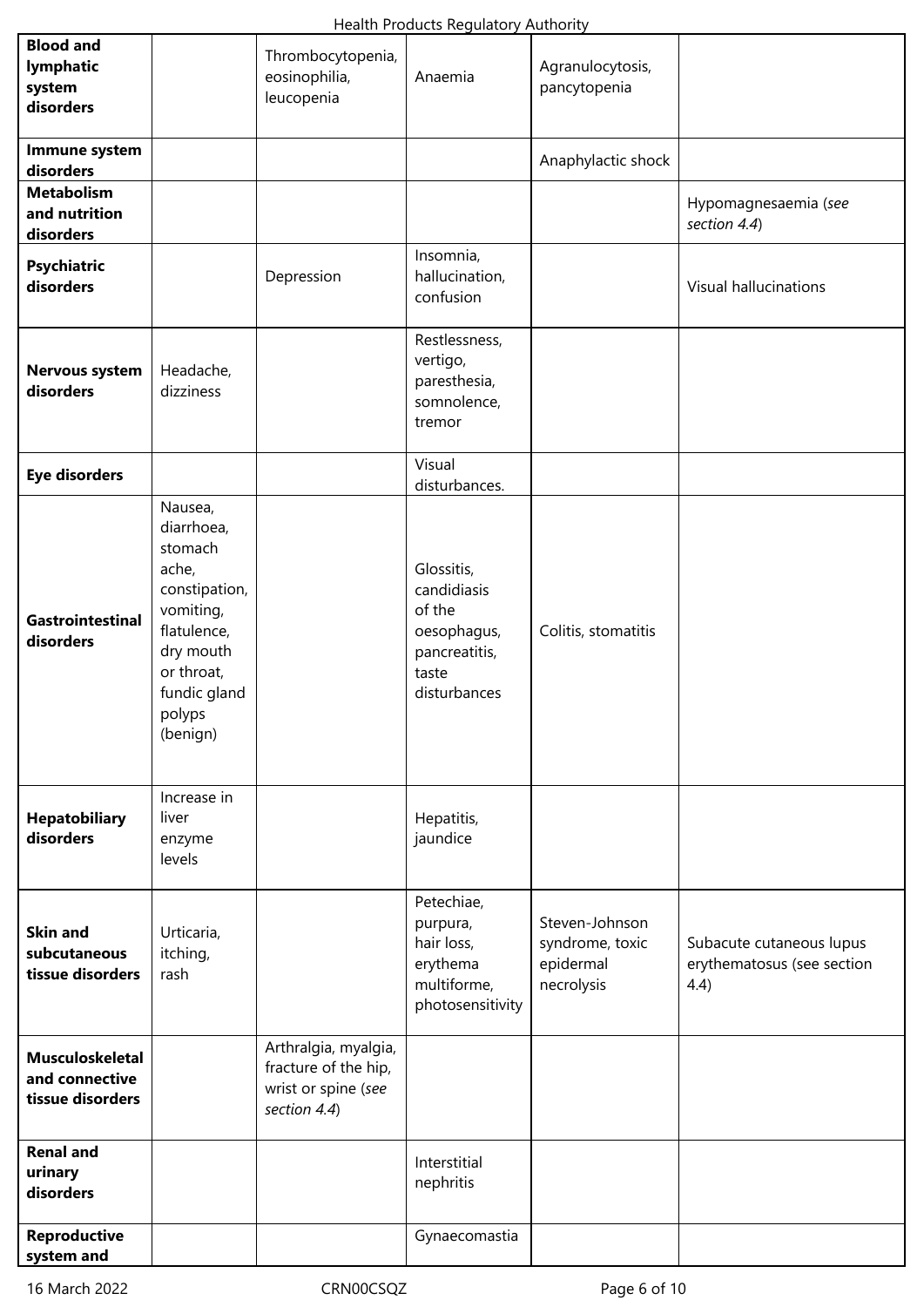| General<br>disorders and<br>administration<br>site conditions | Fatigue | Oedema | Fever,<br>hyperhidrosis,<br>angioedema,<br>anorexia,<br>impotence |                                                                        |  |
|---------------------------------------------------------------|---------|--------|-------------------------------------------------------------------|------------------------------------------------------------------------|--|
| <b>Investigations</b>                                         |         |        |                                                                   | Increase in<br>cholesterol and<br>triglyceride levels,<br>hyponatremia |  |

## Reporting of suspected adverse reactions

Reporting suspected adverse reactions after authorisation of the medicinal product is important. It allows continued monitoring of the benefit/risk balance of the medicinal product. Healthcare professionals are asked to report any suspected adverse reactions via HPRA Pharmacovigilance, Website: www.hpra.ie

## **4.9 Overdose**

The effects of overdose of lansoprazole in humans are n[ot known \(alt](http://www.hpra.ie/)hough the acute toxicity is likely to be low) and, consequently, instruction for treatment cannot be given. However, daily doses of up to 180mg of lansoprazole orally and up to 90 mg of lansoprazole intravenously have been administered in trials without significant undesirable effects.

Please refer to section 4.8. for possible symptoms of lansoprazole overdose.

In case of suspected overdose the patient should be monitored. Lansoprazole is not significantly eliminated by haemodialysis. If necessary, gastric emptying, administration of charcoal and symptomatic therapy are recommended.

## **5 PHARMACOLOGICAL PROPERTIES**

## **5.1 Pharmacodynamic properties**

Pharmacotherapeutic group: Proton pump inhibitors, ATC code: A02BC03.

Lansoprazole is a gastric proton pump inhibitor. It inhibits the final stage of gastric acid formation by inhibiting the activity of the H<sup>+</sup>/K<sup>+</sup>ATPase of the parietal cells in the stomach. The inhibition is dose-dependent and reversible, and the effect applies to both basal and stimulated secretion of gastric acid. Lansoprazole is concentrated in parietal cells and becomes active in their acidic environment, whereupon it reacts with sulphydryl group of H<sup>+</sup>/K<sup>+</sup>ATPase causing inhibition of the enzyme activity.

## Effect on gastric acid secretion:

Lansoprazole is a specific inhibitor of the parietal cell proton pump. A single oral dose of lansoprazole inhibits pentagastrin-stimulated gastric acid secretion by about 80%. After repeated daily administration for seven days, about 90% inhibition of gastric acid secretion is achieved. It has a corresponding effect on the basal secretion of gastric acid. A single oral dose of 30 mg reduces basal secretion by about 70%; consequently, the patients' symptoms are relieved starting from the very first dose. After eight days of repeated administration the reduction is about 85%. A rapid relief of symptoms is obtained by 30 mg daily, and most patients with duodenal ulcer recover within 2 weeks; patients with gastric ulcer and reflux oesophagitis within 4 weeks. By reducing gastric acidity, lansoprazole creates an environment in which appropriate antibiotics can be effective against

*H. pylori.*

During treatment with antisecretory medicinal products, serum gastrin increases in response to the decreased acid secretion. Also CgA increases due to decreased gastric acidity. The increased CgA level may interfere with investigations for neuroendocrine tumours.

Available published evidence suggests that proton pump inhibitors should be discontinued between 5 days and 2 weeks prior to CgA measurements. This is to allow CgA levels that might be spuriously elevated following PPI treatment to return to reference range.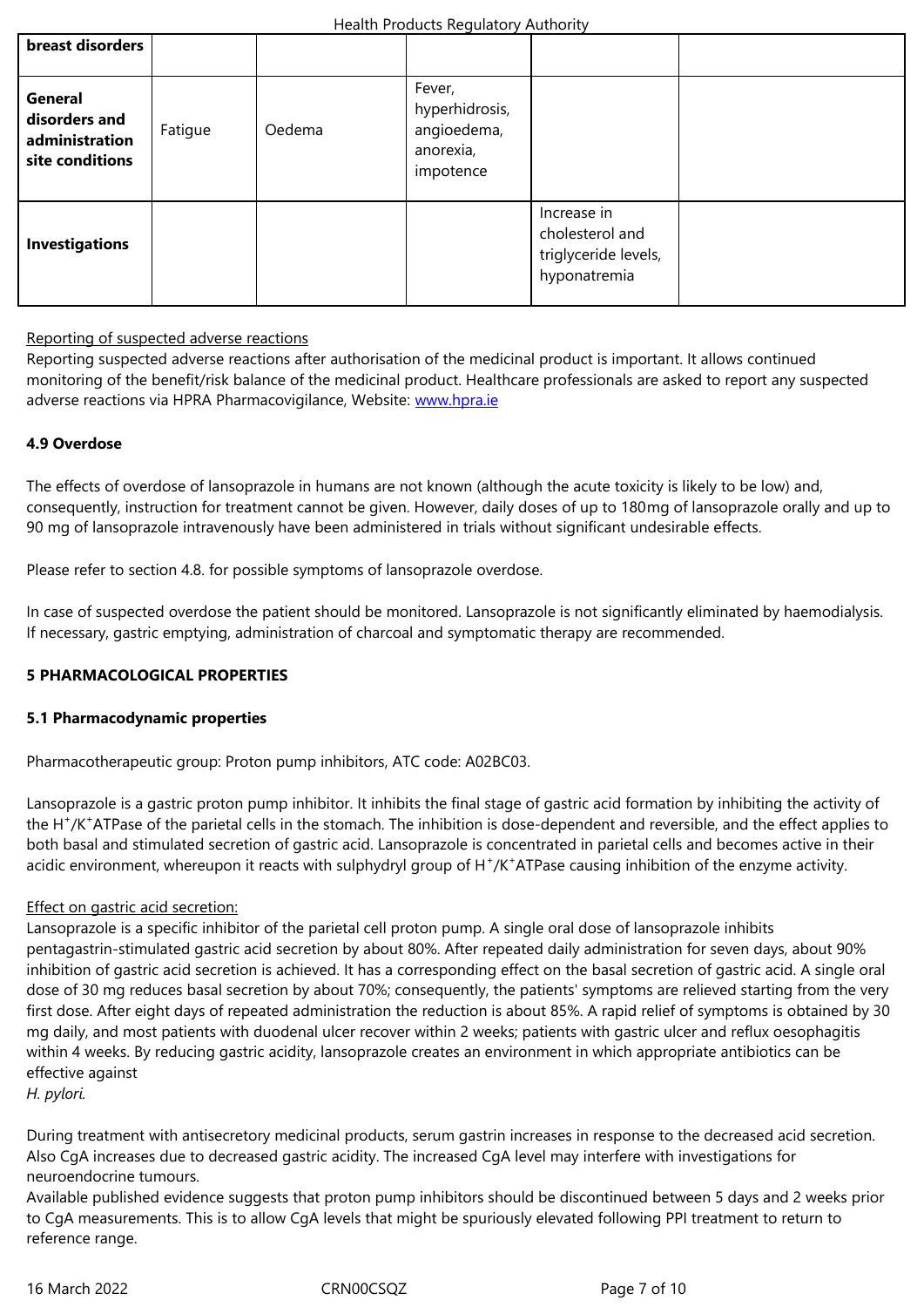## **5.2 Pharmacokinetic properties**

Lansoprazole is a racemate of two active enantiomers that are biotransformed into the active form in the acidic environment of the parietal cells. As lansoprazole is rapidly inactivated by gastric acid, it is administered orally in enteric-coated form(s) for systemic absorption.

## Absorption and distribution:

Lansoprazole exhibits high (80-90%) bioavailability with a single dose. Peak plasma levels occur within 1.5 to 2.0 hours. Intake of food slows the absorption rate of lansoprazole and reduces the bioavailability by about 50%. The plasma protein binding is 97%.

## Biotransformation and elimination:

Lansoprazole is extensively metabolised by the liver and the metabolites are excreted by both the renal and biliary route. The metabolism of lansoprazole is mainly catalysed by the enzyme CYP2C19. The enzyme CYP3A4 also contributes to the metabolism. The plasma elimination half-life ranges from 1 to 2 hours following single or multiple doses in healthy subjects. There is no evidence of accumulation following multiple doses in healthy subjects. Sulphone, sulphide and 5-hydroxyl derivatives of lansoprazole have been identified in plasma. These metabolites have very little or no antisecretory activity.

A study with <sup>14</sup>C labelled lansoprazole indicated that approximately one-third of the administered radiation was excreted in the urine and two-thirds was recovered in the faeces.

# Special patient populations

# **Elderly**

The clearance of lansoprazole is decreased in older people, with elimination half-life increased approximately 50% to 100%. Peak plasma levels were not increased in older people.

## Paediatric population

The evaluation of the pharmacokinetics in children aged 1 –17 years of age showed a similar exposure as compared to adults with doses of 15 mg for those below 30 kg of weight and 30 mg for those above. The investigation of a dose of 17 mg/m<sup>2</sup> body surface or 1 mg/kg body weight also resulted in comparable exposure of lansoprazole in children aged 2-3 months up to one year of age compared to adults.

Higher exposure to lansoprazole in comparison to adults has been seen in infants below the age of 2-3 months with doses of both 1.0 mg/kg and 0.5 mg/kg body weight given as a single dose.

## Hepatic insufficiency

The exposure of lansoprazole is doubled in patients with mild hepatic impairment and much more increased in patients with moderate and severe hepatic impairment.

## CYP2C19 poor metabolisers

CYP2C19 is subject to genetic polymorphism and 2-6 % of the population, called poor metabolisers (PMs), are homozygous for a mutant CYP2C19 allele and therefore lacks a functional CYP2C19 enzyme. The exposure of lansoprazole is several-fold higher in PMs than in extensive metabolisers (EMs).

# **5.3 Preclinical safety data**

Non-clinical data reveal no special hazard for humans based on conventional studies of safety pharmacology, repeated dose toxicity, toxicity to reproduction or genotoxicity.

In two rat carcinogenicity studies, lansoprazole produced dose-related gastric ECL cell hyperplasia and ECL cell carcinoids associated with hypergastrinaemia due to inhibition of acid secretion. Intestinal metaplasia was also observed, as were Leydig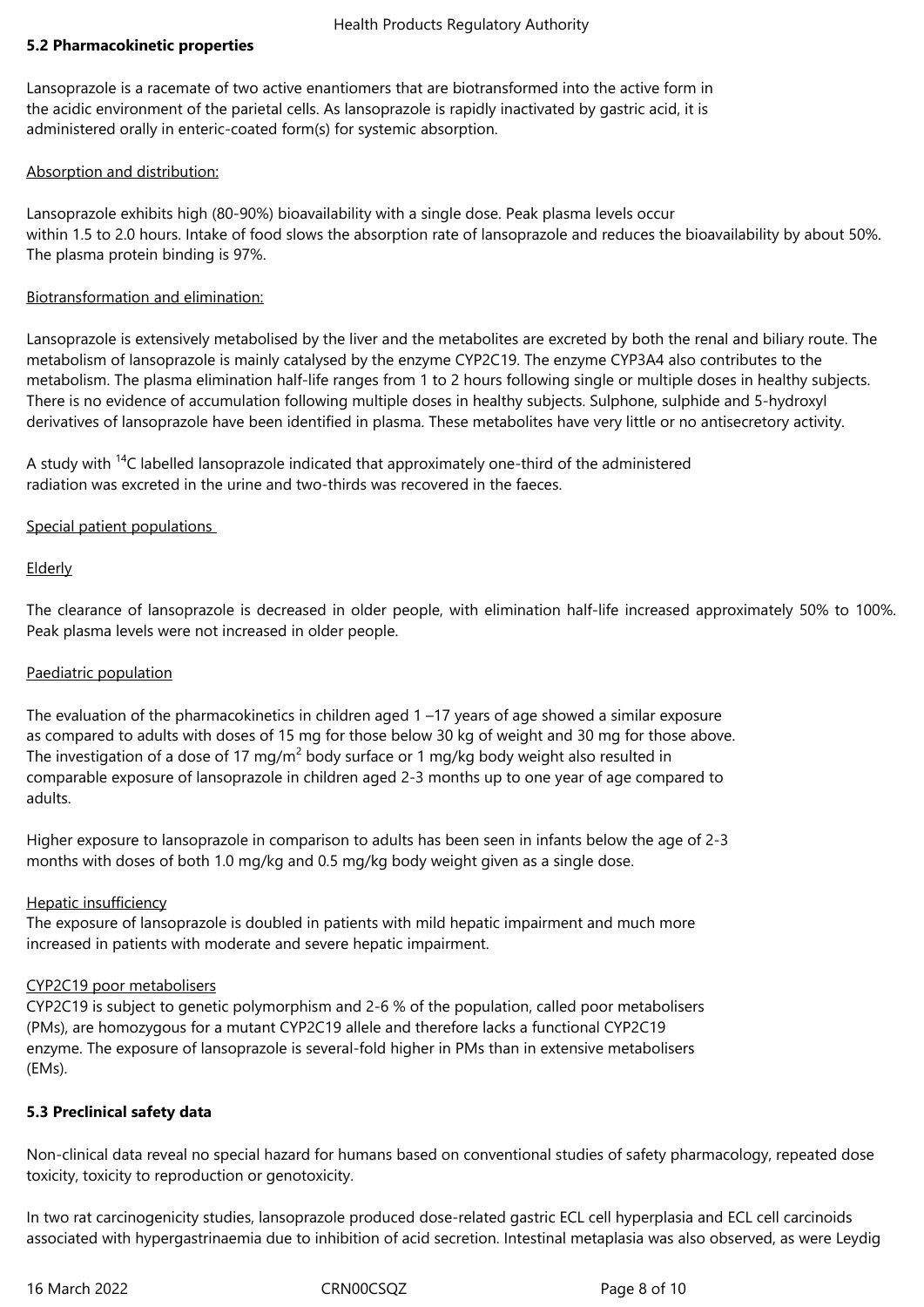#### Health Products Regulatory Authority

cell hyperplasia and benign Leydig cell tumours. After 18 months of treatment retinal atrophy was observed. This was not seen in monkeys, dogs or mice.

In mouse carcinogenicity studies dose-related gastric ECL cell hyperplasia developed as well as liver tumours and adenoma of rete testis.

The clinical relevance of these findings is unknown.

## **6 PHARMACEUTICAL PARTICULARS**

## **6.1 List of excipients**

Sugar spheres (sucrose and maize starch) Povidone Disodium hydrogen phosphate dihydrate Sodium laurilsulfate Methacrylic acid-ethylacrylate copolymer (1:1) -dispersion 30 % Talc Macrogol Titanium dioxide (E171) Polysorbate 80

*Capsule shell:* Body: Gelatine Titanium dioxide (E171) Cap: Gelatine Red iron oxide (E172) Titanium dioxide (E171)

## **6.2 Incompatibilities**

Not applicable.

## **6.3 Shelf life**

3 years.

The shelf life after first opening the container is 4 months.

## **6.4 Special precautions for storage**

Do not store above 25°C. Store in the original package. *Keep the container (bottle) tightly closed* , in order to protect from moisture*.* 

## **6.5 Nature and contents of container**

Polyethylene (HDPE) plastic container with a polypropylene cap. The container contains a 2 g silica gel desiccant capsule. The 98 capsule container contains two (2x2 g) silica gel desiccant capsules.

Pack sizes: 14, 28, 56 and 98 capsules.

Not all pack sizes will be marketed.

Blister (laminated OPA/Alu/PVC foil – aluminium foil) Pack sizes of 14, 28, 49, 56 and 98 capsules.

16 March 2022 **CRNOOCSQZ** Page 9 of 10 Not all pack sizes will be marketed.